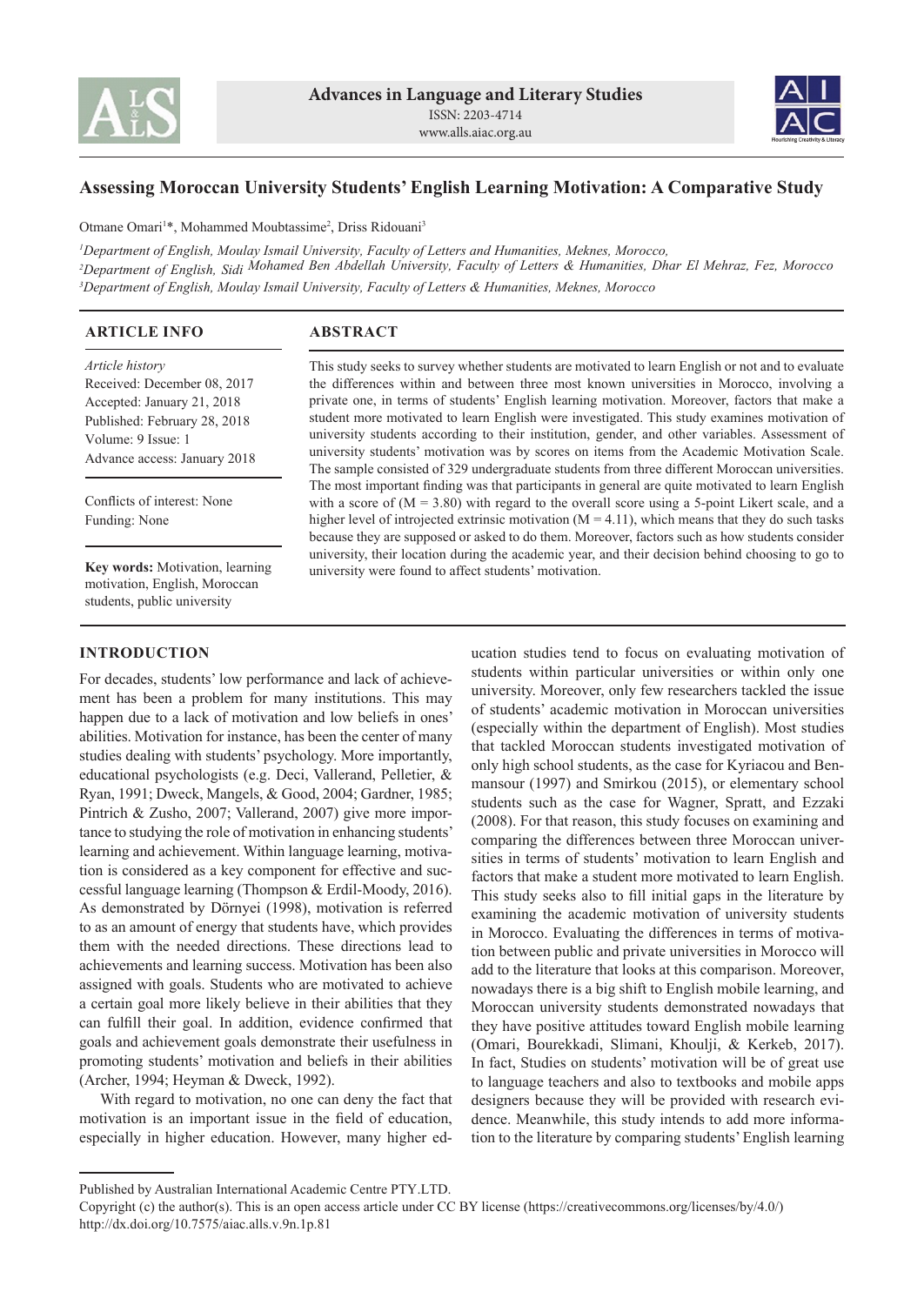motivation of three best known universities in Morocco. In general, this study aims to answer the following research questions:

- 1) To what extent are students motivated to learn English in Moroccan universities?
- 2) Are there any differences in terms of motivation to learn English between public and private universities in Morocco?
- 3) What variables affect students' motivation?

To facilitate the analysis and the understanding of the findings in this study, the following section will explain the term 'motivation' in more details.

### **MOTIVATION**

### **Definition**

In recent studies, many researchers agreed that motivation is responsible for identifying one's behavior by supplying it with directions and energy (Dörnyei, 1998). Meanwhile, motivation in the literature is defined as a "process whereby goal-directed activity is instigated and sustained" (Pintrich & Schunk, 1996, p. 4). However, Dörnyei (1998) noted that even though this definition is convincing, it stands at odds with what he called 'the traditional usage' of motivation. He explained that the traditional usage of motivation is commonly "understood as a fairly static mental or emotional state, or as a goal but not as a process" (118). On the other hand, he pointed out that motivation is "a process whereby a certain amount of instigation force arises, initiates action, and persists as long as no other force comes into play to weaken it and thereby terminate action, or until the planned outcome has been reached" (p. 118). In fact, Motivation has been defined by several authors and practitioners in the field of psychology; however, according to self-determination theory, motivation is composed of three different types: intrinsic motivation, extrinsic motivation and amotivation that should be defined separately (Deci & Ryan, 1985).

#### **Intrinsic and extrinsic motivation**

Intrinsic motivation concept was used for the first time in a report by Harlow in 1950 (Deci & Ryan, 1985). According to Sansone and Harackiewicz (2000), definitions of intrinsic motivation in the past led researchers to ask different questions and interpret the findings in different manners. For this reason, they insisted that the challenge for future researchers is to define the construct. For instance, Deci and Ryan (1985) put that intrinsic motivation is a source of energy to the human being. In another definition by Levesque (2012), he linked intrinsic motivation to interest in a task or activity. Interest, according to him, motivates learners and makes them eager and willing to participate in a particular activity or task. Similarly, intrinsic motivation was referred to as "doing something because it is inherently interesting or enjoyable" (Ryan & Deci, 2000a, p. 55). In other words, activities that motivate the person intrinsically are the ones identified by enjoyment (Deci & Ryan, 1985). Elsewhere, it was pointed out that the frequently used definition of intrinsic motivation includes doing an activity for the sake of doing it and not as a means to an end (Hidi, 2000).

On the other hand, extrinsic motivation is somewhat the opposite of intrinsic motivation even though they may interact in some cases. According to Deci and Ryan (1985), extrinsic motivation refers to the behavior of doing something where the reason for doing it is other than being interested in the task itself. They explained that extrinsically motivated behaviors differ from other behaviors by being determined either by controls or choices derived from the desires and values of the person. Hence, an activity that is extrinsically motivating can be the one completely motivating due to a desire to attain an outcome goal (Sansone & Smith, 2000). Similar to that, Ryan and Deci (2000a) and Hidi (2000) defined extrinsic motivation as doing something because it will drive the person to a separable outcome or consequence. This is to say that extrinsic motivation differs from intrinsic motivation; the first is a means to an end, whereas the second is not. Furthermore, other researchers supported the idea that extrinsic motivation involves external motivating factors that depend upon success or failure such as: recognition or financial gain (Levesque, 2012), rewards or punishments (Lin, Mckeachie, & Kim, 2003), and earning or avoiding something out of the self (Walker, Greene, & Mansell, 2006). On the other hand, Sansone and Harackiewicz (2000) demonstrated that there are two main and emerging definitions of extrinsic motivation: extrinsic motivation is (a) a motivation that is built upon something external to the task and (b) a motivation that is built upon something external to the self.

According to Self Determination Theory (SDT), there are four types of extrinsic motivation: External regulation, Introjected regulation, Identified regulation, and Integrated regulation (Deci & Ryan, 1985; Ryan & Deci, 2000a). The first one symbolizes the least autonomous form of extrinsic motivation and it is the one contrasted with intrinsic motivation (Ryan & Deci, 2000a). External regulation refers to the behavior of doing something for the sake of an external factor such as a reward or a fear of punishment (Deci et al., 1991). In the second type of external motivation -introjected regulation- the individual performs a task because of a self-imposed pressure such as anxiety or feelings of guilt (Vallerand, 2007). Put differently, introjected regulation represents actions performed by individuals with a feeling of pressure to stay away from anxiety or guilt, or to retain and reinforce self-esteem or self-worth (Ryan & Deci, 2000a). These first two types of extrinsic motivation are linked to controlled motivation because they are both "associated with an external perceived locus of causality, sense of pressure, and perceived obligation" (Reeve, 2012, p. 155). The next two types of external motivation are linked to autonomous motivation. This is because they make students get a sense or a feeling of choice (Deci et al., 1991; Vallerand, 2007). Identified regulation refers to the act of identifying a regulation as being useful and important to the individual. For instance, self-regulating one's learning because the learner believes that this act is important for him/her to succeed. Integrated regulation represents a preferred choice to do such act because of its coherent with other features of the self (Val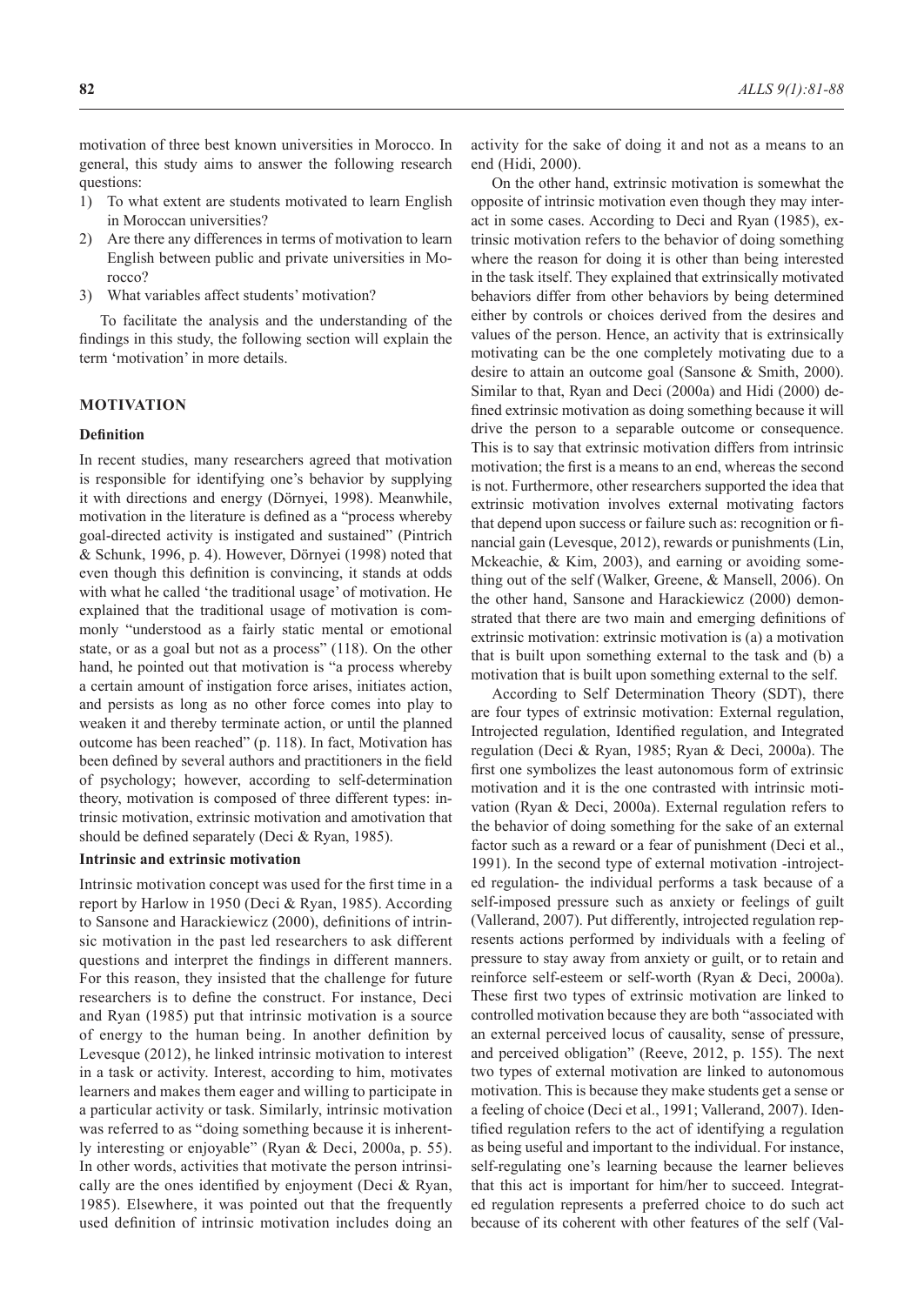lerand, 2007). In other words, integrated regulation occurs when one identified his/her choice of doing something as a need to get something else.

#### **Amotivation**

The concept of amotivation was first proposed by Deci and Ryan in 1985 as a third type of motivation in order to understand the human behavior (Vallerand et al., 1992). However, few researchers dealt with that concept as a measure of motivation in the past because the focus was more on studying the differences between intrinsic and extrinsic motivation (Baker, 2004). According to Deci and Ryan (1985), amotivation is related to helplessness. The authors added that this concept may go jointly with listlessness, self-disparagement, and depression. Furthermore, amotivation is conceptualized as a state of lack of probability between one's actions and outcomes (Barkoukis, Tsorbatzoudis, Grouios, & Sideridis, 2008). In other words, amotivation is an act of lacking intention because the learner feels incompetent, belittles a task or believes that the task will not result in a wanted outcome (Ryan & Deci, 2000a). This type of motivation, as claimed by Deci and Ryan (1985), occurs while failing frequently, believing that a desired outcome is inconceivable, or while receiving a negative feedback.

With regard to feedback, a study in 1984 by Baggiano and Barrett (as cited in Deci & Ryan, 1985) demonstrated that negative feedback symbolizes a challenge for intrinsically motivated learners and increases their intrinsic motivation for the task; whereas negative feedback increases the feeling of incompetence for extrinsically motivated learners resulting in a state of amotivation. Eventually, Deci and Ryan (1985) added that extrinsically motivated learners are more likely to face the harm of amotivation while receiving a negative feedback. They claimed that a feedback which "leads to perceptions and feelings of incompetence, will diminish intrinsic motivation and perhaps lead to amotivation for that activity" (318).

#### **University Students Motivation**

Recently, university students' motivation to learn English has been the center of many studies. For instance, Bektaş-Çetinkaya and Oruç (2010) explored whether Turkish university students are motivated to learn English or not and their reason behind learning English. The study also investigated the differences between public and private university students in terms of English learning motivation. The findings of this study revealed that Turkish university students are quite motivated and that private university students' level of motivation is higher than public university students. Moreover, the desire to find a well-paying job was the main motivation to learn English for both, public and private university students. Besides, it is important to highlight that this study discussed students' motivation to learn English based on Gardner's socio-educational model which distinguishes between integrative motivation (one's desire to integrate into the international society) and instrumental motivation (one's desire to invest in the market, such as finding a job).

Meanwhile, in another recent study, Ngo, Spooner-Lane, and Mergler (2017) investigated types of motivation to learn English of Vietnamese' university English majors and non-majors. Unlike the previous study, this one was based on self-determination theory. The study revealed that both groups are extrinsically motivated to learn English and they study English to get some instrumental benefits. Meanwhile, English majors in this study were found more intrinsically motivated and experience less amotivation than non-English majors. This finding shows that studying English as a major motivates students more than studying it as part of a program. This, as suggested by the authors, may be due to an autonomous psychological and cognitive preparation to study English as a major. The authors also pointed out that Vietnamese' students sit and pass an entrance exam in order to be accepted in an English major program. However, its influence on students' learning motivation was not discussed.

Concerning factors affecting English learning motivation, Nawaz, Amin, and Tatla (2015) conducted a mixed methods study on that issue. The quantitative data revealed that students' motivation to learn English can be affected by their anxiety, interest in English, linguistic self-confidence, teacher and family influence, instrumentality, and integrativeness. These findings were endorsed by the qualitative data which also revealed other factors such as globalization, English being the language of international organizations, science, technology, media, and the status of English as an official language in the country. Similar to that, Rifai (2010) found that teachers and class course affect positively students' English learning motivation. In addition, instrumental motivation and integrative motivation toward learning English were very positive.

## **METHODOLOGY**

#### **Participants**

Participants of this study consisted of 329 undergraduate university students. The method used in this study is a quantitative method where data were collected using questionnaires, which were completed anonymously by the participants. Data collection via questionnaires was conducted in April 2016 in three different Moroccan universities: Moulay Ismail University (MIU), Sidi Mohammed Ben Abdellah University (SMBAU), and Al Akhawayn University (AUI). It is also important to mention that about 58% of participants were females, and 42% were males, which was expected because most males did not accept to participate. Besides, it is worth mentioning that for Moroccan public universities, students are not required to sit and pass any entrance exam to be accepted in an English major program which is not the case for Al Akhawayn University. The latter is a private university requiring an entrance exam that involves English and other subjects in order to be accepted.

In this study, a Demographic Information Form was used to gather students' demographic information such as gender, age, university, class, institution, and location during the academic year. Other aspects were also added to the demographic information form. Those aspects were specially designed for that study in order to assess students' decision behind choosing to go to university.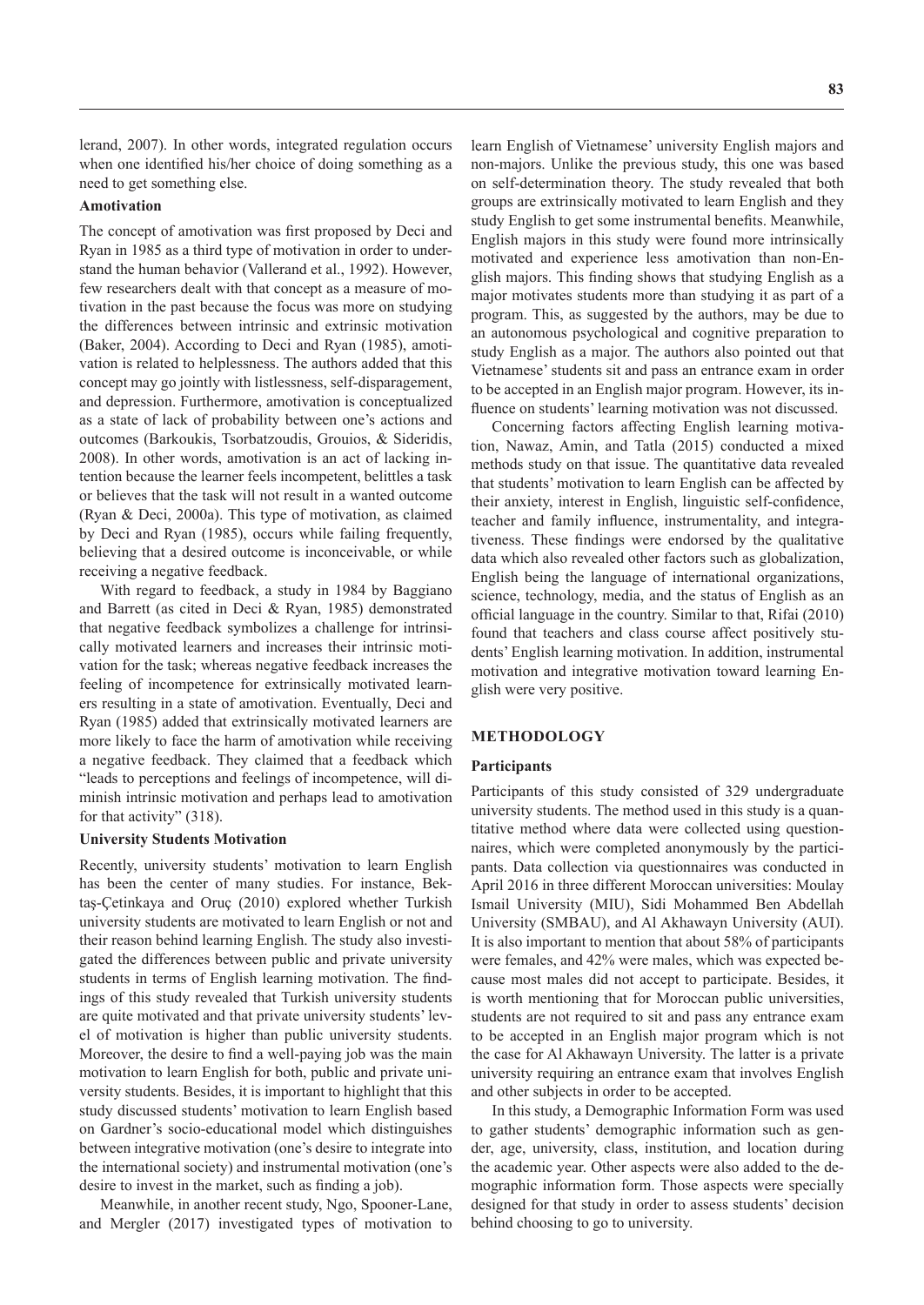#### **Instrumentation**

In the current study, measures from the field of educational psychology were used to assess students' motivation. Quantitative analysis techniques were employed to answer the research questions. Meanwhile, because the aim of this study was to collect specific descriptive information about students' academic motivation, a questionnaire instrument was used. The language of the questionnaire was English and it was distributed to students from the department of English in all universities except for AUI because there is no Department of English their and the language of instruction in that institution is English. The same questionnaire was distributed to students of the three universities in the mid of the second semester of the Academic Year.

Assessment of university students' motivation was by scores on items from the Academic Motivation Scale (AMS) adapted from Vallerand et al. (1992). The scale is consisted of 28 items that are divided into 7 subscales. The items measure students' intrinsic motivation [to know, toward accomplishment, and to experience stimulation], extrinsic motivation [identified, introjected, and external regulation], and amotivation. Students were asked to answer the following question "Why do you go to university to study English?" by indicating how much they agree or disagree with each statement. Sample items that measured students' motivation included 'I go to university to study English because I experience pleasure and satisfaction while learning new things', 'because eventually it will enable me to enter the job market in a field that I like', and 'honestly I don't know; I really feel that I am wasting my time at university studying English'. The ratings of the previous item were reversed before calculating the scores as it is negatively worded. Students valued themselves on a five-point Likert type scale. In terms of Cronbach alpha, Vallerand et al. (1992) obtained a Cronbach's α coefficient of 0.81. Cronbach's α coefficient for the current study was 0.80.

#### **RESULTS**

#### **Descriptive results**

In terms of participants' demographic information, Figure 1 displays a general view of the study's sample by gender and according to their institutions. The highest number of participants were females from SMBAU (80 participants, representing 24.32% of the total  $N = 329$ ). The other participants were as follows: 47 males (14.29%) from SMBAU, 59 females (17.93%) and 45 males (13.68%) from MIU, 53 females (16.11%) and 45 males (13.68%) from AUI.

Descriptive statistics for students' decision behind choosing to go to university were included in this study. Items data of this question were based on respondents (cases) because it was a multiple response question and participants were allowed to select more than one answer. The results displayed that interest in the subject (about 49%) and the desire to achieve a higher degree (about 41%) were the most important reasons behind students' decision to go to university. Meanwhile, 16% of the participants reported that university was their only choice. More specifically, 65% of respondents within MIU reported that they decided to go to university because they

were interested in the subject, and 27% because of their willingness to get a higher degree. Similar to that, 51% of students within SMBAU reported that interest was the reason behind their decision, followed by the desire to get a higher degree (37%). Concerning students within AUI, 60% of the respondents declared that their aim behind going to university was to get a higher degree. However, only 28% within the same university said that interest was the reason behind their choice, 10% reported that a family member or a teacher advised them, and 11% said that it was their only choice. On the other hand, the highest percentage of students who confirmed that their decision behind going to university was their only choice were students of MIU (22% within their university) followed by participants from SMBAU (15% within SMBAU).

Concerning students' motivation, the AMS in the current study was made up of 28 items assessing students' intrinsic, extrinsic, and amotivation as mentioned earlier. The overall score of motivation scale revealed that students in general display a level of motivation that is a bit higher than average. Motivation mean within the three universities was 3.80, which falls near to the agreement that the individual is motivated toward learning. SMBAU students score  $(M = 3.83)$ was somewhat equal to that of AUI students  $(M = 3.82)$  and higher than the score of MIU students ( $M = 3.74$ ).

Students' highest score within all the items was that representing extrinsic introjected motivation  $(M = 4.11)$ . The second highest score was the one representing intrinsic motivation to know  $(M = 3.88)$ . On the other hand, students rated their amotivation as low and demonstrated a total score of M = 2.03. The lowest score of amotivation was within SMBAU students ( $M = 1.91$ ). Meanwhile, the other items varied from a mean of 3.40 to 4.11. Besides, due to the fact that there is more than one type of motivation, a score of each type of motivation was computed individually to measure students' orientations. In particular, the mean of intrinsic motivation items (M  $= 3.72$ ), extrinsic motivation items (M  $= 3.87$ ), and amotivation  $(M = 2.04)$  were calculated separately. 2 demonstrates the means' difference between the three universities. As presented in Figure 2, not much differences were displayed between students intrinsic and extrinsic motivation except the case of MIU students' intrinsic motivation which was less than the others ( $M = 3.63$ ). Additionally, SM BAU students were found somewhat extrinsically motivated  $(M = 3.93)$  more than MIU students ( $M = 3.85$ ) and AUI students ( $M = 3.83$ ). Concerning amotivation, SMBAU students rated themselves as having a low degree of amotivation  $(M = 1.91)$ .

In terms of gender, females within the three universities showed higher intrinsic  $(M = 3.76)$  and extrinsic motivation  $(M = 3.97)$  than males (respectively  $M = 3.69$ ;  $M = 3.77$ ). Moreover, females within the three universities displayed low scores of amotivation ( $M = 1.96$ ) except the case of MIU where females demonstrated a higher degree of amotivation  $(M = 2.15)$  than males  $(M = 1.98)$ .

Meanwhile, all participants who declared that they live with their parents during the academic year revealed a higher degree of intrinsic  $(M = 3.80)$  and extrinsic motivation  $(M = 3.97)$  and a lower degree of amotivation  $(M = 1.90)$ unlike those who live alone (respectively  $M = 3.72$ ,  $M =$ 3.79,  $M = 2.10$ ) or in a shared house (respectively  $M = 3.69$ ,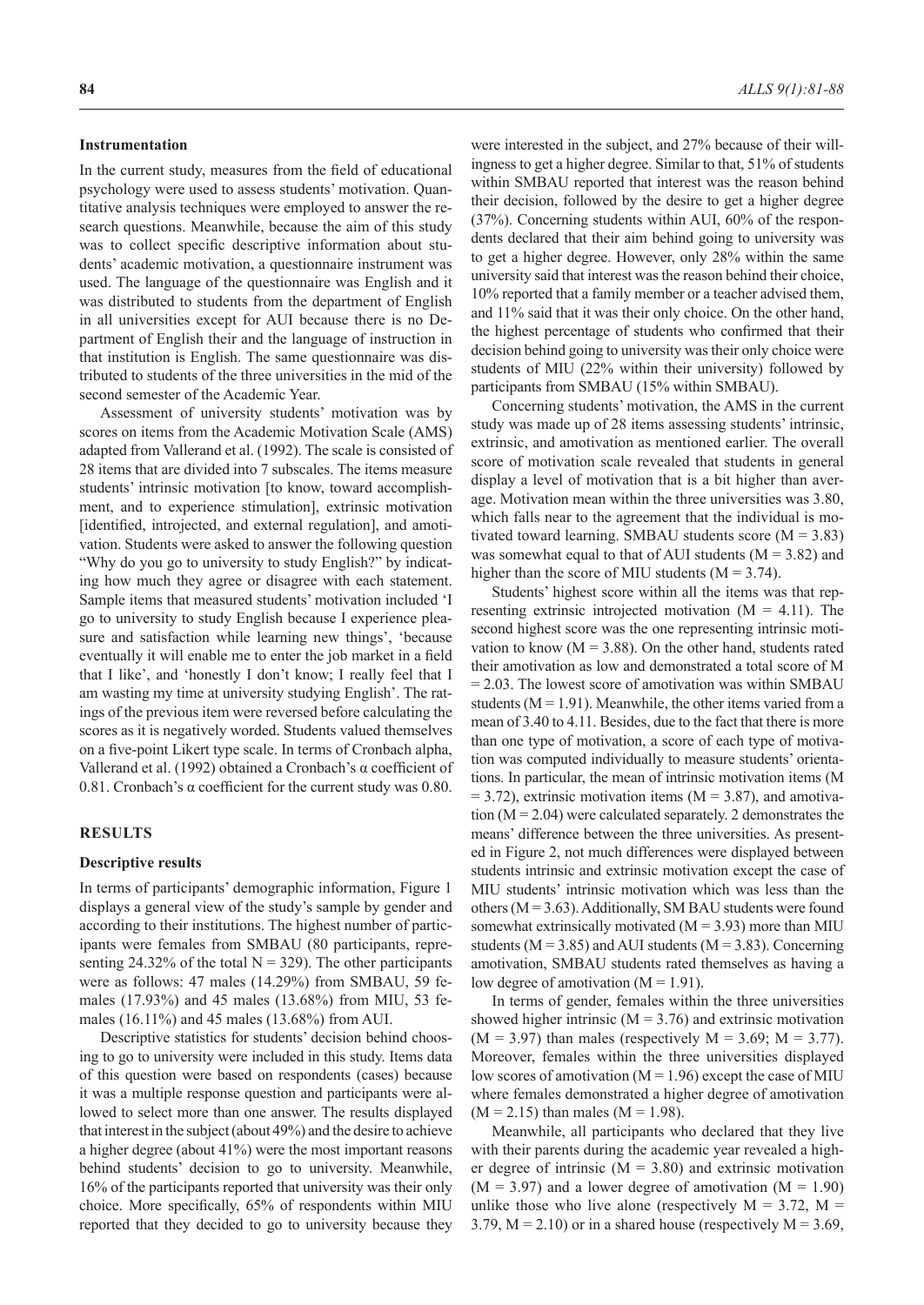$M = 3.82$ ,  $M = 2.13$ ). Besides, students who decided to go to university because it was their only choice showed less amount of intrinsic and extrinsic motivation, and higher amount of amotivation unlike the others as demonstrated in Table 1. On the other hand, participants who chose to go to university because of interest or to achieve a higher degree displayed a higher degree of intrinsic and extrinsic motivation, and a lower degree of amotivation than the others.

Furthermore, a correlation test was performed to test the relationships between AMS subscales (intrinsic, extrinsic, and amotivation). Intrinsic motivation was found positively correlated with extrinsic motivation  $r = .643$ ,  $p < .001$ . However, amotivation was found negatively correlated with the other sub-scales of motivation. The most important negative correlation was found between amotivation and intrinsic motivation ( $r = -0.497$ ,  $p < 0.001$ ). Similar to that, there was a negative correlation between amotivation and extrinsic motivation (r = -0.488, p < 0.001).

### **Summary of findings**

Within the AMS, students from SMBAU and AUI demonstrated a score of motivation slightly higher than students from MIU. According to the findings, students' overall motivation did not exceed the average. Meanwhile, extrinsic introjected



**Figure 1. Participants according to their gender and institution**

motivation was found the highest rated orientation of students within the three universities. Similar to that, intrinsic motivation to know was found the second highest orientation of all participants. In other words, students within the three universities demonstrated a higher extrinsic orientation than the intrinsic one. More importantly, they rated themselves low in experiencing amotivation. Students from SMBAU displayed higher extrinsic motivation than the others, and were the lowest participants to experience amotivation in comparison with MIU participants who declared that they experience amotivation more than students of the other universities (SMBAU and AUI). Moreover, MIU students were found less intrinsically oriented than the others. Concerning gender, females again were found more extrinsically and intrinsically motivated and experience less amotivation than males, except the case of MIU students where females experience higher amotivation than males. Besides, all students who declared that they decided to go to university because it was their only choice displayed lower degrees of extrinsic and intrinsic motivation and higher degrees of amotivation than the others.

#### **DISCUSSION**

The primary aim of this study was to measure students' English learning motivation and factors that make a student



**Figure 2. Means of intrinsic, extrinsic and amotivation within each university**

| Table 1: Participants' means of motivation according to their reason behind going to university |  |  |  |
|-------------------------------------------------------------------------------------------------|--|--|--|
|                                                                                                 |  |  |  |

|                                              |                                            | <b>Intrinsic</b><br>motivation | <b>Extrinsic</b><br>motivation | Amotivation | N   | <b>Motivation</b><br>means (total) |
|----------------------------------------------|--------------------------------------------|--------------------------------|--------------------------------|-------------|-----|------------------------------------|
| Why did you decide to<br>go to university? a | Interested in the subject                  | 4.02                           | 3.93                           | 1.54        | 161 | 3.98                               |
|                                              | Advised by a teacher or a<br>family member | 3.80                           | 3.99                           | 2.01        | 23  | 3.89                               |
|                                              | To achieve a higher<br>degree              | 3.86                           | 4.00                           | 1.60        | 134 | 3.93                               |
|                                              | It was the only choice                     | 3.13                           | 3.57                           | 2.85        | 54  | 3.35                               |
|                                              | None of the above                          | 3.79                           | 3.87                           | 2.22        | 8   | 3.83                               |
|                                              | Total                                      | 3.72                           | 3.87                           | 2.04        | 380 | 3.80                               |

Note. N total is based on respondents. <sup>a</sup> Dichotomy group tabulated at value 1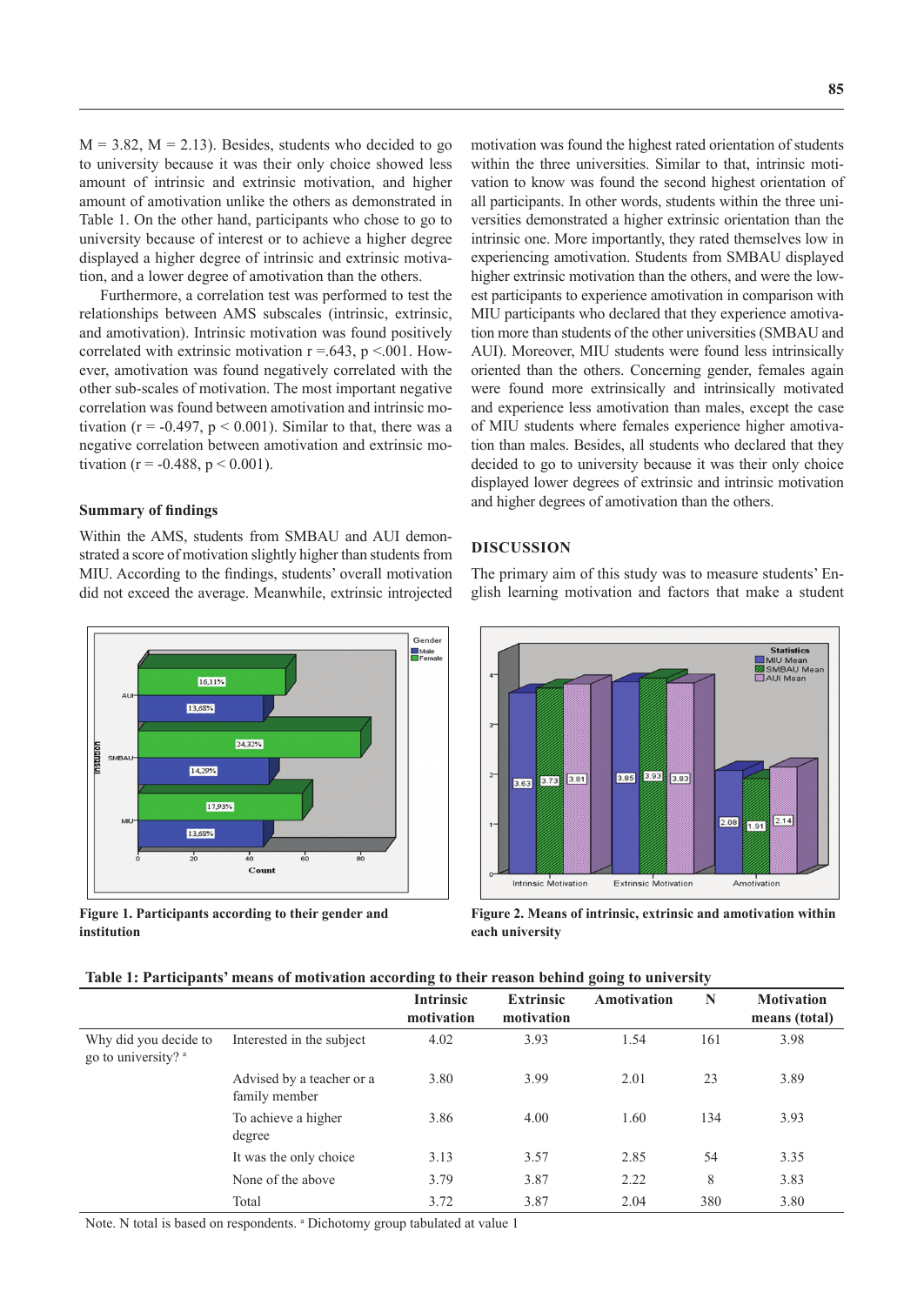more motivated to learn English. Particularly, the aim was to assess the difference between MIU, SMBAU, and AUI students' in terms of their motivation. Regarding the overall score of students' motivation, the results confirmed that students within the three universities display a medium level of motivation.

Students' ratings of their overall motivation demonstrated that they are quite motivated toward learning. However, types of motivation differ and cannot mean the same thing. In the current study, AUI and SMBAU students were found more motivated than MIU students. These findings demonstrate that there are no differences in terms of English learning motivation between students who pass an entrance exam before being accepted and those who do not take any entrance exam to study English as their major. Thus, we can conclude that motivation to learn English is neither a matter of studying it in a public or a private university nor in a university that requires an entrance exam or the one which does not require an entrance exam. The current study finding contradict Bektaş-Çetinkaya and Oruç (2010) finding that private university students are more motivated to learn English. Meanwhile, results of AUI and SMBAU are similar to those of Ngo et al. (2017) confirming that there is no difference in terms of English learning motivation between Non-English majors (AUI students in this study) and English-majors (SMBAU in this study).

Besides, most students from the three universities showed higher introjected extrinsic motivation. This type is a state of motivation resulting from feelings of pressure (Ryan & Deci, 2000b). Students within that category are known to be guided and motivated by force and not by choice (Deci et al., 1991). This means that they do such tasks because they are supposed or asked to do them. Meanwhile, students' high extrinsic orientation explains that they tackle learning as a means to an end. This is to say that their motivation is directed more to learning at university in order to get a reward or a job rather than gaining knowledge or developing their skills. This finding is similar to the findings of other studies (Bektaş-Çetinkaya & Oruç, 2010; Engin, 2009; Ngo et al., 2017; Rifai, 2010) that students' motivation to learn English is related to instrumental benefits' desire.

On the other hand, the positive result in this study was that of students' amotivation. The overall results revealed that students do not experience amotivation much, which is conceptualized as the state of lacking intention to learn and to do schoolwork. This state of amotivation could make students stop participating in academic activities because they feel undeceived and disappointed (Vallerand et al., 1992). Besides, the only ones who declared a high sense of amotivation were students who stated that they decided to go to university because it was their only choice. These results were highly expected. This is to say that students who regard university as unimportant will not be much motivated as those who consider university as a source of interest, enjoyment, or also as a means to an end.

Meanwhile, intrinsic and extrinsic orientations within the three universities were found highly correlated. This means that when students' intrinsic motivation is high, also their extrinsic motivation is high. This finding is consistent with

prior research which revealed that both motivation orientations (intrinsic and extrinsic) can coexist (Dev, 1997; Park, 2011). Nevertheless, students' academic achievement, which was not assessed in this study, is linked to intrinsic oriented students because those students can easily overcome failures more than extrinsic oriented ones. On the other hand, amotivation was found negatively correlated with all the other sub-scales. More than that, the strongest negative correlation was found between amotivation and intrinsic motivation. By evidence, amotivation should have a negative correlation with the other AMS sub-scales, and the strongest negative correlations should be with intrinsic motivation (Alivernini & Lucidi, 2008). This means that the more intrinsically oriented students are, the less sense of amotivation they may experience. Therefore, it is important to focus more on ways to develop students' intrinsic motivation in higher education.

Concerning gender, females from AUI and SMBAU in the current study experienced less amotivation, and were found more intrinsically and extrinsically motivated. This may be due to the fact that most females are interested in the subjects they are studying more than males and they consider university as a source of knowledge. Besides, this study revealed also that students who live with their parents during the academic year were found more intrinsically and extrinsically oriented than those who live alone or in a shared house. We can say that this difference could be due to the kind of support students receive from their parents. For instance, students who live with their parents may receive daily verbal persuasion that enhances their motivation more than those who live alone or in a shared house.

#### **CONCLUSION**

To sum up, this study indicated the degree of English learning motivation of MIU, SMBAU, and AUI students. It also revealed variables that may affect students' motivation and make a student more motivated to learn English than the others. In general, most participants were found having an average amount of motivation. That is, students' motivation does not depend on whether they are studying in a private or a public university. On the other hand, this study was able to demonstrate the difference between males and females in terms of their motivation according to the university to which they belong. Females were found in general more motivated than males. Other factors such as how students consider university, their location during the academic year, and previous decision behind choosing to go to university were found to affect students' motivation. All in all, this study revealed that in order to enhance students' motivation, which will of course affect positively their performance and outcome achievement, focus in the future should be directed toward students' self-regulation strategies, self-regulated learning, anxiety avoidance, interest and intrinsic motivation.

## **LIMITATIONS**

Despite the fact that the research has reached its aim, the findings of this study may be limited to a population similar to undergraduate students from MIU, SMBAU, and AUI.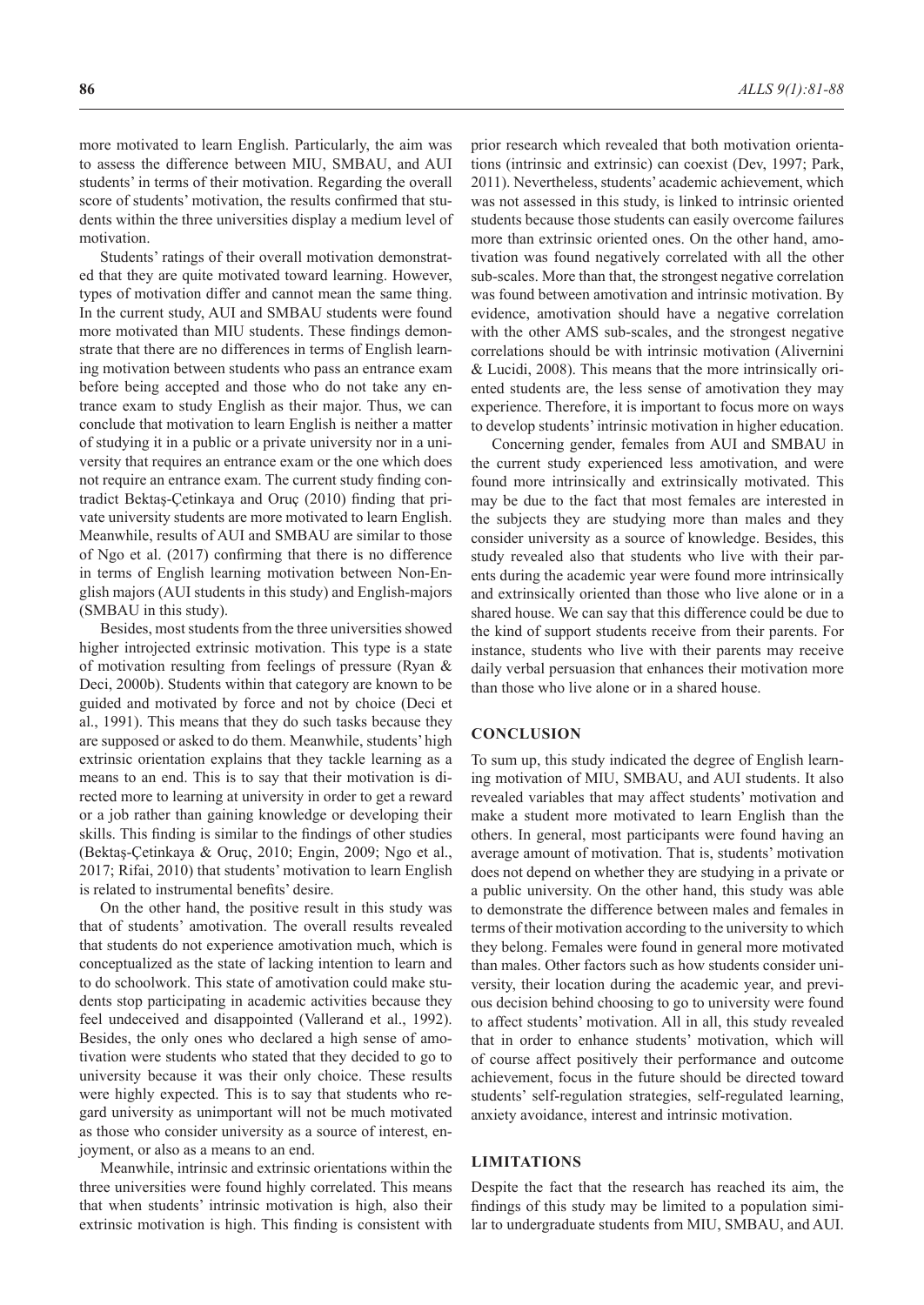Because of the research nature, this study was limited to undergraduate students enrolled in the department of English (MIU and SMBAU) and others who mastered English (AUI) with the aim of assessing their English learning motivation and factors affecting it. Meanwhile, data collected for this study was collected during the middle of the second semester and it was limited to 329 participants (total of accepted questionnaires) due to the fact that it was difficult to convince more students to participate. For that reason, the results may be generalized to only students within the same universities and during the same semester. It should be also noted that this study was limited to quantitative data collection. It is also important to mention that the current study was limited in terms of the literature review to prior research studies on motivation outside Morocco. This was due to the lack of Moroccan case studies concerning university students' motivation to learn English.

### **IMPLICATIONS**

Motivation in this study gives a clear description concerning students' orientations. The study shows that most students within the three universities are extrinsically oriented. This description of students' orientation will help professors and other people interested in the domain of higher education to generate an idea concerning students' thinking. More than that, it will also facilitate things for them and make clear the techniques that should be used to motivate students. On the other hand, the correlations generated between the AMS subscales provide professors in particular with the important relationships that are linked together. Those correlations give a reliable understanding on why some students are more motivated, and perform better than others. In general, the findings of this study within the framework presented in the literature will surely help enhancing students' performance and outcomes, which will also contribute to the development of the Moroccan university.

### **ACKNOWLEDGEMENTS**

The authors are very grateful to all students who accepted to participate in this study. Their willingness to give their time so generously has been very much appreciated.

## **REFERENCES**

- Alivernini, F., & Lucidi, F. (2008). The Academic Motivation Scale (AMS): Factorial structure, invariance and validity in the Italian context. *Testing, Psychometrics, Methodology in Applied Psychology, 15*(4), 211-220.
- Archer, J. (1994). Achievement Goals as a Measure of Motivation in University Students. *Contemporary Educational Psychology, 19*(4), 430-446. http://dx.doi. org/10.1006/ceps.1994.1031
- Baker, S. (2004). Intrinsic, extrinsic, and amotivational orientations: Their role in university adjustment, stress, well-being, and subsequent academic performance. *Current Psychology, 23*(3), 189-202. http://dx.doi. org/10.1007/s12144-004-1019-9
- Barkoukis, V., Tsorbatzoudis, H., Grouios, G., & Sideridis, G. (2008). The assessment of intrinsic and extrinsic motivation and amotivation: Validity and reliability of the Greek version of the Academic Motivation Scale. *Assessment in Education: Principles, Policy & Practice, 15*(1), 39-55. http://dx.doi.org/10.1080/09695940701876128
- Bektaş-Çetinkaya, Y., & Oruç, N. (2010). Turkish students' motivation to learn English at public and private universities. *Procedia - Social and Behavioral Sciences, 2*(2), 4662-4666. http://dx.doi.org/10.1016/j.sbspro.2010.03.746
- Deci, E. L., & Ryan, R. M. (1985). *Intrinsic Motivation and Self-Determination in Human Behavior*. New York: Plenum. http://dx.doi.org/10.1007/978-1-4899-2271-7
- Deci, E. L., Vallerand, R. J., Pelletier, L. G., & Ryan, R. M. (1991). Motivation and Education: The Self-Determination Perspective. *Educational Psychologist, 26*(3-4), 325-346. http://dx.doi.org/10.1080/00461520.1991.965 3137
- Dev, P. C. (1997). Intrinsic Motivation and Academic Achievement: What Does Their Relationship Imply for the Classroom Teacher? *Remedial and Special Education, 18*(1), 12-19. http://dx.doi.org/10.1177/074193259701800104
- Dörnyei, Z. (1998). Motivation in second and foreign language learning. *Language Teaching, 31*(03), 117-135. http://dx.doi.org/10.1017/S026144480001315X
- Dweck, C. S., Mangels, J. A., & Good, C. (2004). Motivational Effects on Attention, Cognition, and Performance. In D. Y. Dai & R. J. Strnberg (Eds.), *Motivation, Emotion, and Cognition: Integrative Perspectives on Intellectual Functioning and Development* (pp. 41-55). Mahwah, NJ: Lawrence Erlbaum Associates Publishers.
- Engin, A. O. (2009). Second language learning success and motivation. *Social Behavior and Personality: an international journal, 37*(8), 1035-1041. http://dx.doi. org/10.2224/sbp.2009.37.8.1035
- Gardner, R. C. (1985). *Social psychology and second language learning: The role of attitudes and motivation*: Arnold.
- Heyman, G., & Dweck, C. (1992). Achievement goals and intrinsic motivation: Their relation and their role in adaptive motivation. *Motivation and Emotion, 16*(3), 231-247. http://dx.doi.org/10.1007/BF00991653
- Hidi, S. (2000). An Interest Researcher's Perspective: The Effects of Extrinsic and Intrinsic Factors on Motivation. In C. Sansone & J. M. Harackiewicz (Eds.), *Intrinsic and Extrinsic Motivation: The Search for Optimal Motivation and Performance* (pp. 309-339). San Diego, CA, US: Academic Press. http://dx.doi.org/10.1016/B978- 012619070-0/50033-7
- Kyriacou, C., & Benmansour, N. (1997). Motivation and Learning Preferences of High School Students Learning English as a Foreign Language in Morocco. *Mediterranean Journal of Educational Studies, 2*(1), 79-86.
- Levesque, R. R. (2012). Intrinsic and Extrinsic Motivation. In R. R. Levesque (Ed.), *Encyclopedia of Adolescence* (pp. 1478-1479): Springer US. http://dx.doi. org/10.1007/978-1-4419-1695-2\_639
- Lin, Y.-G., McKeachie, W. J., & Kim, Y. C. (2003). College